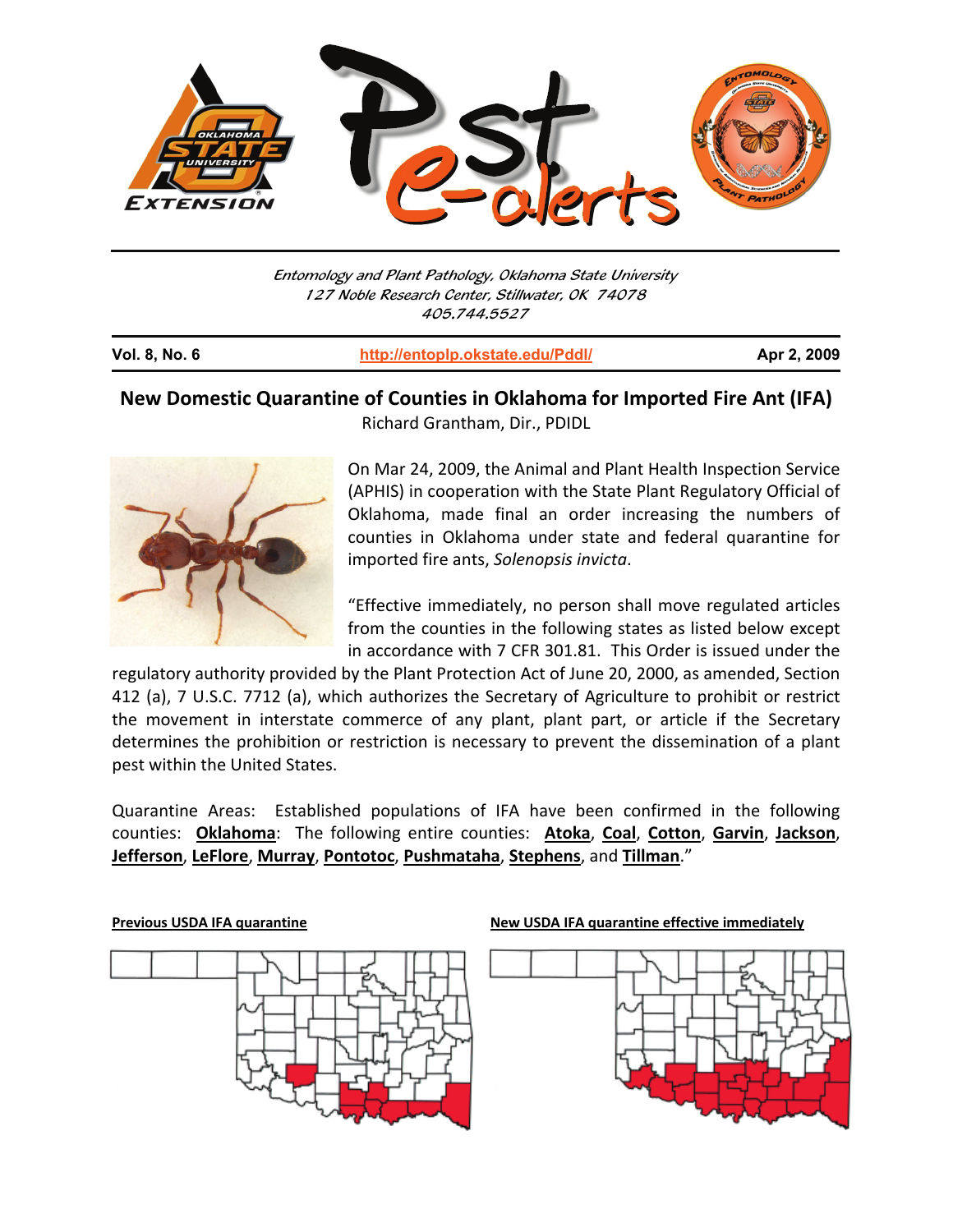This action imposes regulatory restrictions on the interstate movement of regulated articles that are not currently in the IFA quarantine area. The quarantine expansion was based on multi-year surveys by the Oklahoma Department of Agriculture, Food, and Forestry (ODAFF). All of the counties listed are quarantined because of the IFA plant pest whether the surveys showed that the entire county or infested portions of the county or expanded infested portions of the county confirmed the existence of established populations of IFA.

For more information on "regulated articles" please see APHIS Program Aid No. 1904. The following regulated articles require a certificate or permit before they can be shipped outside the quarantined area:

- Imported fire ant queens and reproducing colonies of imported fire ants.
- Soil, separately or with other things, except soil samples shipped to approved laboratories (consult with a State or Federal inspector for a list of approved laboratories). Potting soil is exempt if commercially prepared, packaged, and shipped in original container.
- Plants with roots and soil attached, except house plants maintained indoors and not for sale.
- Grass sod.
- Baled hay and straw that has been stored in contact with soil.
- Used soil-moving equipment.
- Any other products, articles, or means of conveyance of any character whatsoever not covered by the above, when it is determined by an inspector that they present a hazard of spread of the imported fire ant and the person in possession thereof has been so notified.

Certificates authorizing movement of regulated articles are issued by quarantine officials when certain approved procedures have been utilized to ensure that the regulated article(s) are free from imported fire ant infestation. Please contact ODAFF at (405) 522–5879 for more information.

## **Russian Wheat Aphids Showing Up in Scattered Locations**

\_\_\_\_\_\_\_\_\_\_\_\_\_\_\_\_\_\_\_\_\_\_\_\_\_\_\_\_\_\_\_\_\_\_\_\_\_\_\_\_\_\_\_\_\_\_\_\_\_\_\_\_\_\_\_\_\_\_\_\_\_\_\_\_\_\_\_\_\_\_\_\_\_\_\_\_\_

Tom A. Royer, Extension Entomologist

I received reports of Russian wheat aphid (RWA) infestations in western Oklahoma. Rick Nelson, Beaver County Extension Educator, Agriculture reported an infestation, and Roger Gribble, NW Area Extension Agronomist reported an infestation located in Harper county. Russian wheat aphid infestations are rare in Oklahoma, so wheat producers may be less experienced in identifying and managing RWA infestations. If we do have an outbreak of RWA, it typically occurs in western Oklahoma and the Oklahoma Panhandle. I would like to provide a "primer" for making control decisions just in case the problem becomes more widespread.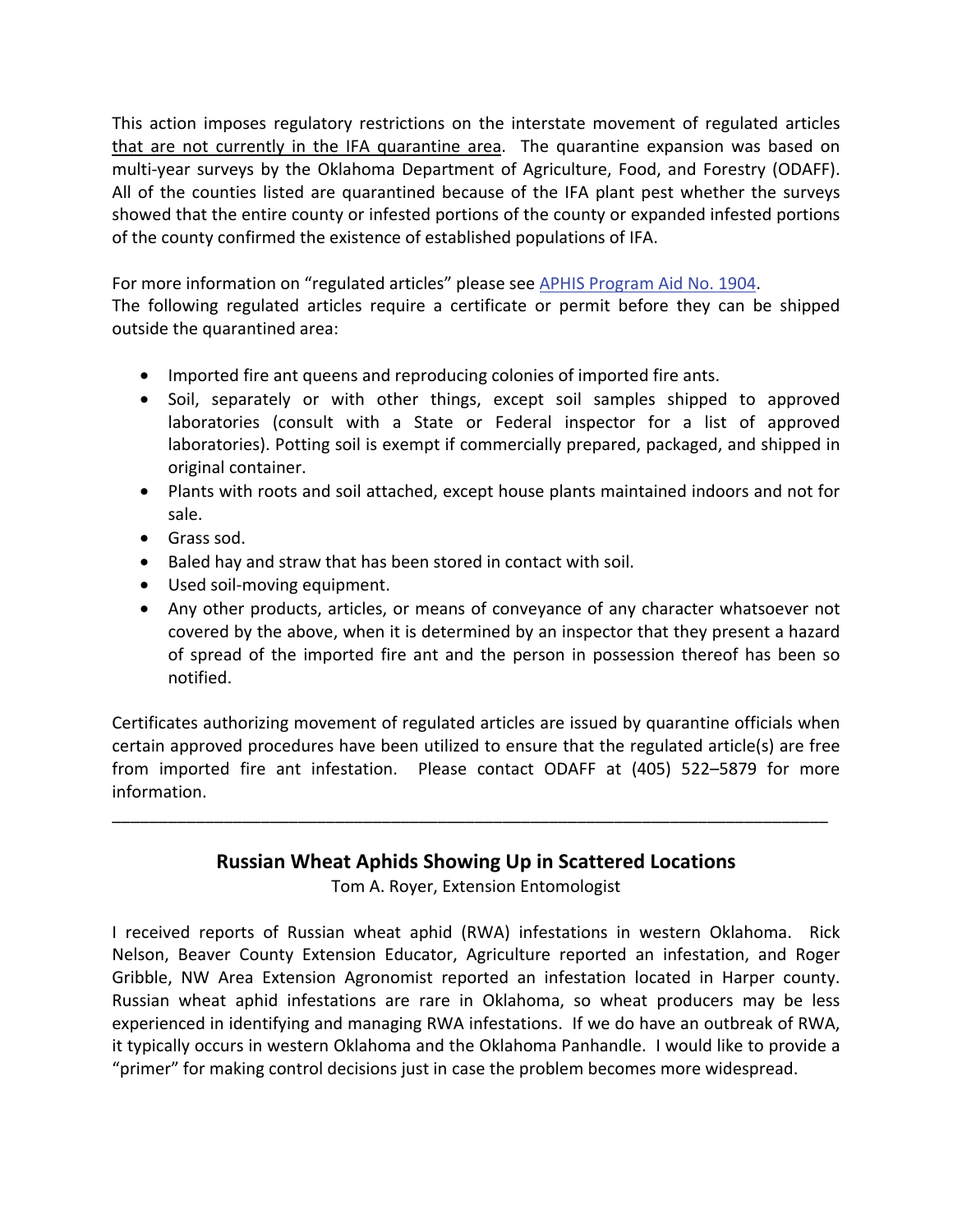First, some cautions: just because a field has RWA does not mean that the field must be treated; instead, it means that it should be closely evaluated to determine if treatment is needed. A second caution: just because the planted variety is resistant to RWA does not mean the field is safe. "Biotype 2" forms occur in Oklahoma, which are capable of attacking resistant varieties such as "Halt" "Stanton" and "Prairie Red" AND they have a much faster growth rate, allowing them to build in numbers more rapidly as temperatures warm.



**Description of Insect**: Russian wheat aphids are small, lime-green aphids with a "football shaped" body that seems to have a light coating of talcum powder. The legs and antenna are short, and they do not have cornicles (those tail pipe protrusions). They do have structure at the tip of their abdomen that looks like a double tail.



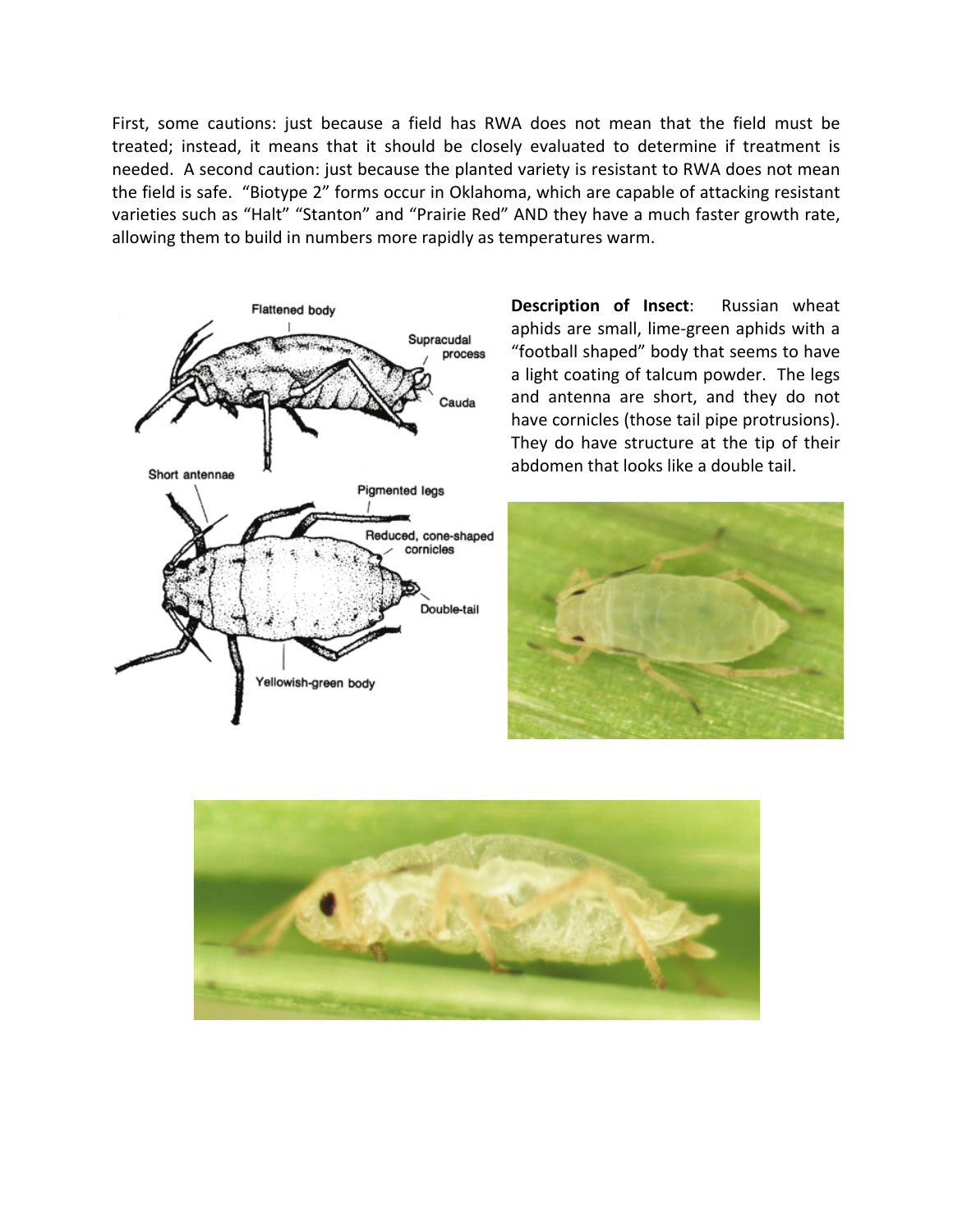**Biology**: Russian wheat aphids reproduce by giving live birth to female young. Their "daughters" are already carrying developing "granddaughters" inside their bodies. They can become adults within a very short period of time, so that populations can increase rapidly. They will remain in the wheat, and will feed on developing heads as the wheat matures. They can also give rise to winged adults that can fly away and start new colonies.



**Symptoms of Damage**: Wheat infested with RWA will have rolled leaves and later, the emerging heads will become trapped. The rolled leaves will often have purple and white longitudinal streaks. If a rolled leaf is unrolled, you will probably see the aphids inside feeding. Infested plants will lay flat on the ground when they should be standing "tall".